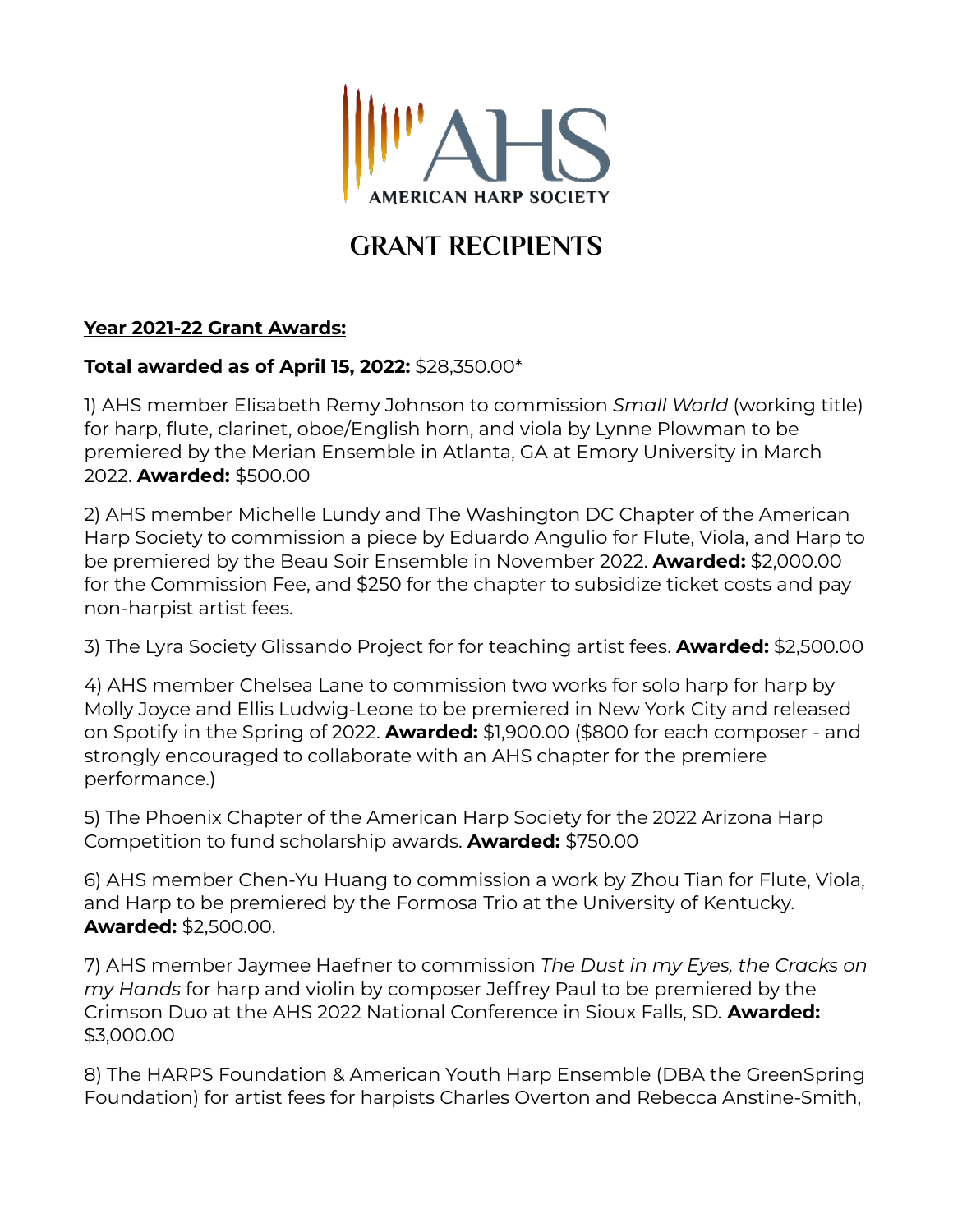as well as organist Diane Kinsley for the 2022 concert series and masterclasses. **Awarded:** \$1,300.00

9) AHS member Vonda Darr to commission *Echoes from the South (for two harps)* by composer Martin David Jones to be premiered by the Vega Harp Duo at the AHS 2022 National Conference in Sioux Falls, SD*.* **Awarded:** \$1,000.00

10) AHS member Kathryn Sloat to commission a piece *Metanoia* (working title) for two harps by composer Jin Hee Han to be premiered by Lilac 94 on the chamber music series Piano by Nature on June 11, 2022 in Elizabethtown, NY*.* **Awarded:** \$1,000.00

11) AHS member Alyssa Reit to create a set of arrangements of Lenape myths for storyteller and harp with supplemental percussion, to be premiered as part of Q Studio Lab's "Fairytale Project and at Saint Paul's Church National Historic Site*.*  **Awarded:** \$1,850.00

12) The West Michigan Chapter of the American Harp Society for their 2022 summer harp scholarship fund. **Awarded:** \$500.00

13) AHS member Melissa Achten to commission *Scatter-Adapt-Remember* for harp, guitar, and marimba by composer Tom Baker to be premiered in Seattle, WA and as a digital streaming release in 2023. **Awarded:** \$2,000.00 (and strongly encouraged to collaborate with an AHS chapter for the premiere performance.)

14) AHS member Michelle Gott to commission for solo harp and electronics by Canadian composer Andrew Staniland to be premiered in Ottawa, Canada in December 2022 and released in 2023 on the Album *On This Starry Night*. **Awarded:**  \$1,500.00 (and encouraged to collaborate with an AHS chapter for the premiere performance.)

15) The San Jose Youth Symphony to commission the second movement of Composer Isaiah Castro's *Concerto for Harp Ensemble & Orchestra* to be premiered by the San Jose Youth Symphony Chamber Orchestra on May 28, 2022*.* **Awarded:** \$1,000.00

16) AHS member Baltazar Juarez to fund the 2nd and 3rd place prizes in four divisions for the Mexico International Harp Competition and Festival in Mexico City, November 2022. **Awarded:** \$4,800.00

\*The AHS Grants program budget was increased for the 2021-2022 fiscal year.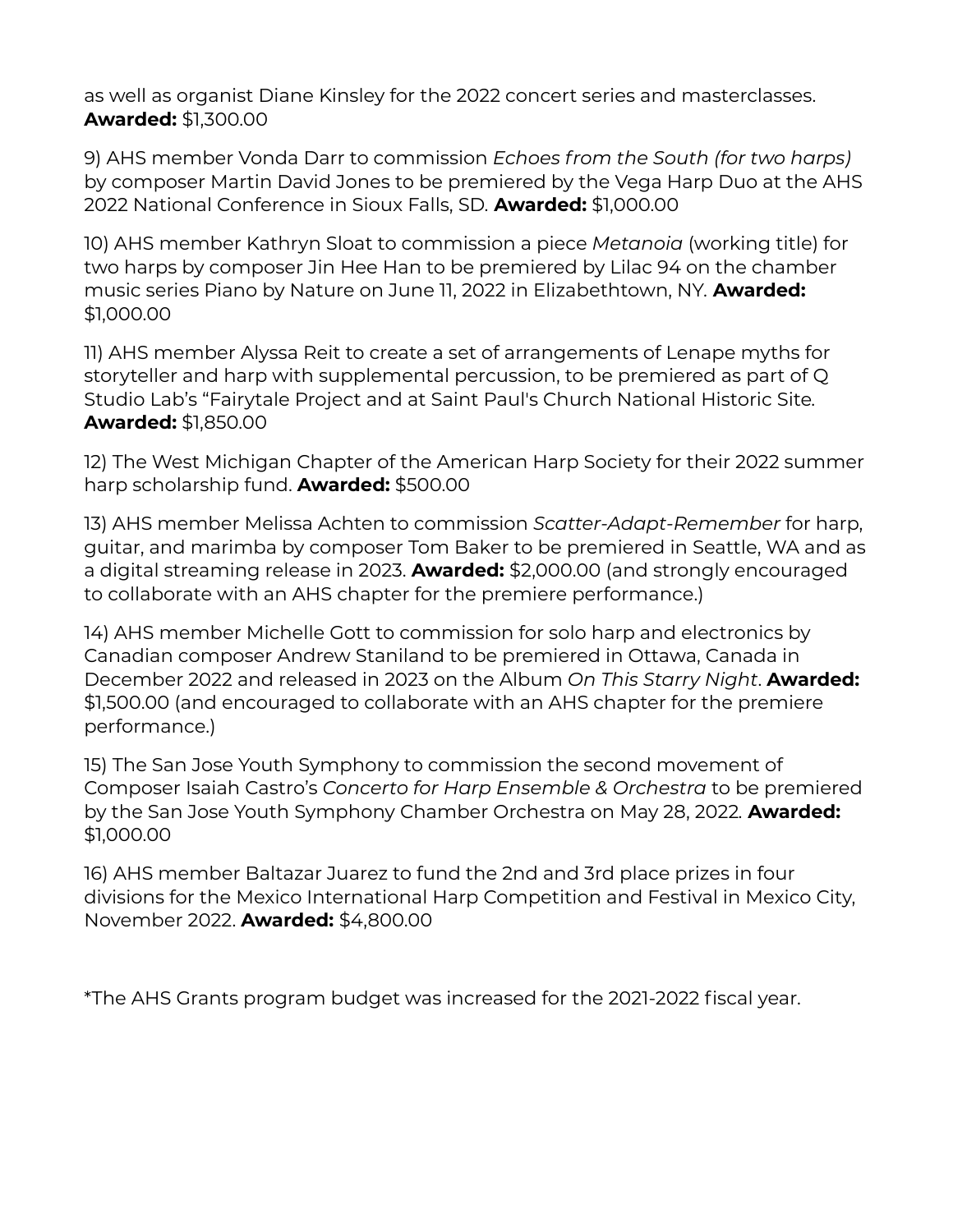# **Year 2020-21 Grant Awards:**

## **Total awarded as of April 15, 2021:** \$20,200.00\*

1) The Ontario (formerly Toronto) Chapter of the American Harp Society for 2021 Student Scholarship Auditions. **Awarded:** \$1,000.00

2) AHS member Amelia Theodoratus to commission two pieces for solo harp by Milica Paranosic and Joshua Carro to be premiered on the classical concert series at St. John's in the Village, New York, NY in spring of 2021. **Awarded:** \$1,400.00 (\$700 per composition)

3) The North Eastern Mountain Chapter of the American Harp Society for three online presentations by guest artist Nancy Thym. **Awarded:** \$750.00

4) AHS member Vanessa Sheldon to commission a harp concerto by Masatoshi Mitsumoto to be premiered by the Mt. San Jacinto College Orchestra with Dr. Vanessa Sheldon as soloist during the 2021-2022 season. **Awarded:** \$1,000.00

5) The Bay Area Chapter of the American Harp Society for guest artist fees for Wednesday Harp Lunch Break Concerts streamed online. **Awarded:** \$1000.00

6) AHS member Rachel Brandwein to commission *Seasons of Praise: Suite for Harp and Organ* by Dr. Aaron David Miller to be premiered via recording in May 2021. **Awarded:** \$1,000.00

7) The Dallas Chapter of the American Harp Society for online workshops by guest artist Julia Kay Jamieson. **Awarded:** \$500.00

8) The West Michigan Chapter of the American Harp Society for their 2021 summer harp scholarship fund. **Awarded:** \$500.00

9) The Low Country Chapter of the American Harp Society to commission a harp ensemble arrangement of Gullah Spirituals by Rhett Barnwell to be premiered in the Fall of 2021. **Awarded:** \$850.00 (Commission Fee \$500, Conductor Fees \$350)

10) AHS member Teresa Mango to commission a harp duet by Liza Wallace to be premiered in 2021. **Awarded:** \$800.00

11) Summer Harp Academy for student scholarships. **Awarded:** \$500.00

12) Cambridge in America in conjunction with Kings College, Cambridge to commission a work for solo harp by Nico Muhly with optional narration text by Alice Goodman to be premiered by Parker Ramsey in April 2022. **Awarded:** \$1,500.00

13) AHS member Katherine Healzer for Silicon Valley Healing Harps "Harp-O-Grams" initiative for Veterans and medial staff at the Palo Alto Veterans Hospital. **Awarded:** \$500.00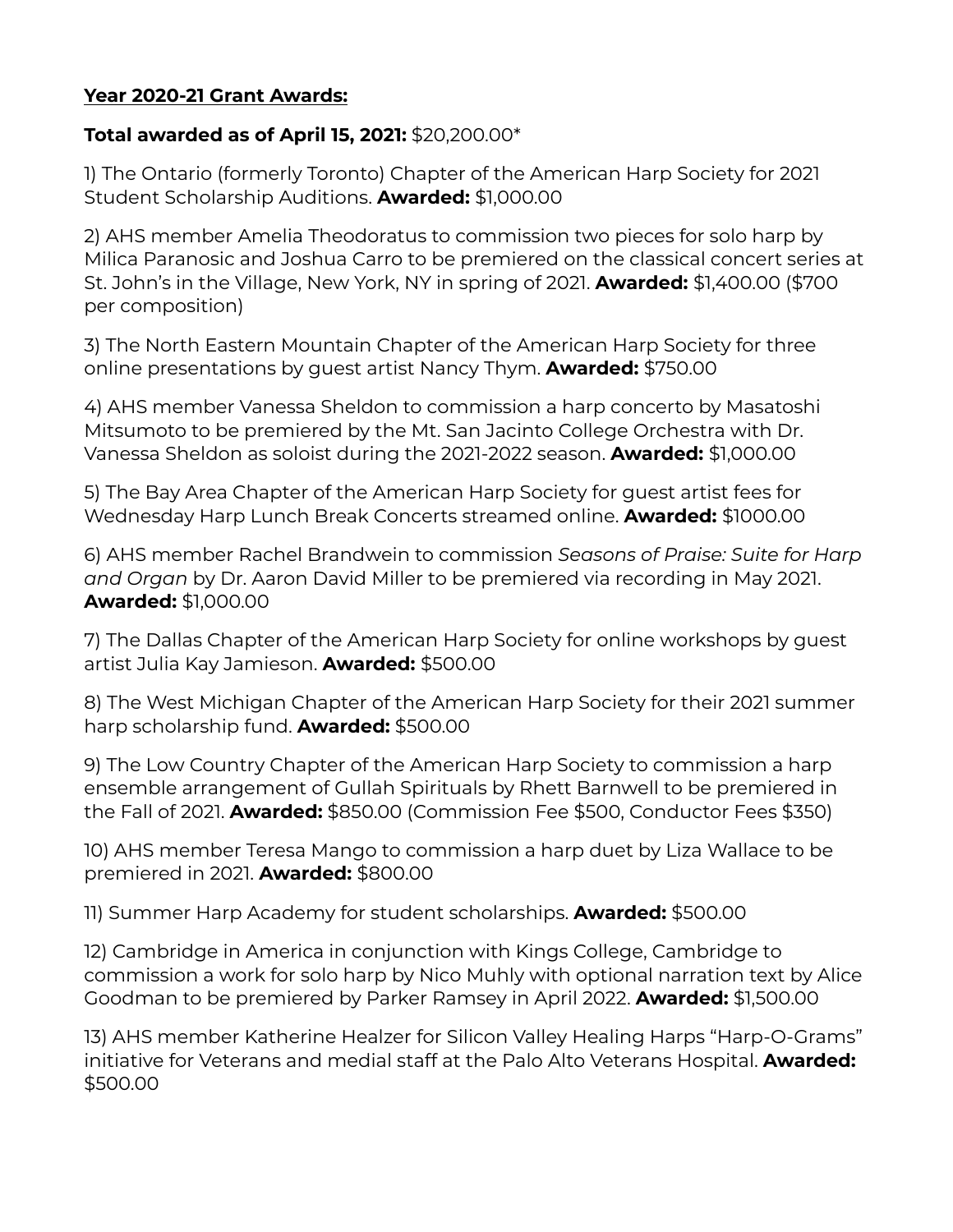14) The Greater Houston Chapter of the American Harp Society for the Mildred Milligan Scholarship Competition. **Awarded:** \$750.00

15) AHS member Allison Allport for "Harp In the Park" camp scholarships. **Awarded:** \$400.00

16) AHS member Hope Cowan to commission a work for flute, viola, and harp by Alejandro Basulto to be premiered by the Lynx Trio in 2022. **Awarded:** \$2,000.00

17) AHS member Robin Gordon-Cartier for "Taking My Seat" In-School Workshops led by legacy makers of color in the harp field and Webinar led by young students of color during the 2021-2022 school year. **Awarded:** \$3,000.00

18) The Puerto Rico Chapter of the American Harp Society for the Puerto Rico Chapter Harp Competition 2021. **Awarded:** \$750.00

19) AHS member Erin Brooker-Miller for the Mozart Cadenza Project. **Awarded:** \$1,250.00

20) The Orange County Chapter of the American Harp Society for Student Scholarship Competition. **Awarded:** \$750.00

\*The additional \$200 over the \$20,000 originally budgeted for grants is due to funds from prior projects that were returned in the 2020-2021 fiscal year prior to April 2021.

# **Year 2019-20 Grant Awards:**

# **Total awarded as of April 15, 2020:** \$20,000.00

1) AHS member Elisabeth Remy Johnson to commission a piece for harp, flute, clarinet, oboe/English horn, and viola by Brazilian-American composer Clarice Assad to be premiered by the Merian Ensemble in Atlanta, GA in March 2020. **Awarded:**  \$1,000.00 *Update: as of 5/26/20 Premiere postponed to April 2021.*

2) The Lyra Chapter of the American Harp Society for guest presenter fees at Harp Day 2019. **Awarded:** \$350.00

3) The Phoenix Chapter of the American Harp Society for the 2020 Young Arizona Artist Competition to fund scholarship awards. **Awarded:** \$1,000.00

4) AHS member Sonja Inglefield to commission a solo harp piece by Uno Alexander Vesje to be premiered by Jasmine Hogan during the session "Ruth Inglefield: A Celebration of Her Life and Legacy" at the 2020 World Harp Congress. **Awarded:**  \$2,950.00 *Update: as of 3/24/20 World Harp Congress and the premiere postponed to 2021.*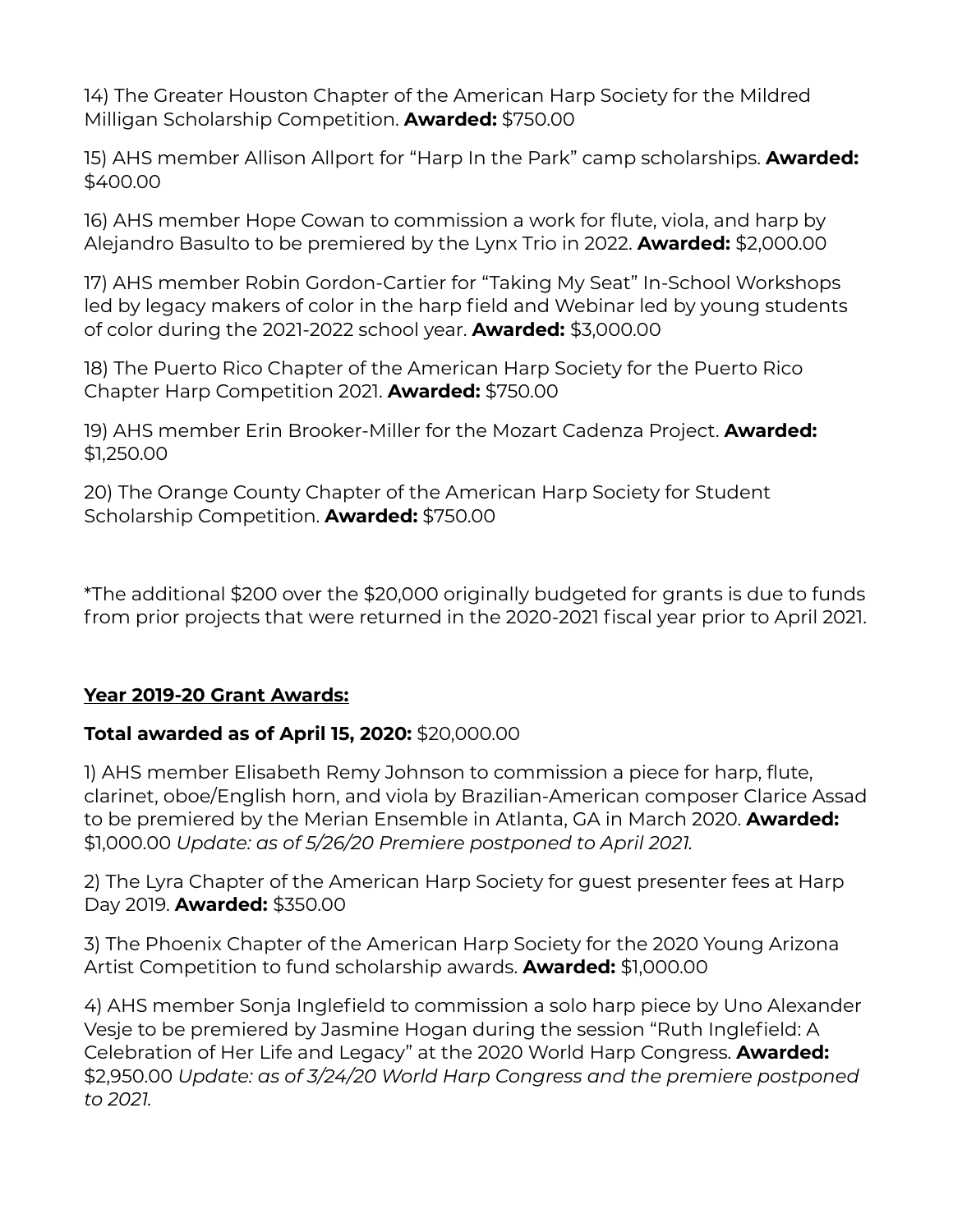5) The Houston Youth Harp Ensemble for 2020 spring and 2020 Fall semester student scholarships. **Awarded:** \$500.00 *Update: Due to COVID-19 Pandemic, the fall semester scholarship funds in the amount of \$225 were returned to AHS in January 2021.*

6) AHS member Joseph Rebman for guest speaker Colin Campbell, certified Lyon & Healy Harp Technician, to give a presentation about a career as a harp technician at Cincinnati's School for Creative and Performing Arts. **Awarded:** \$150.00

7) AHS member Mallory McHenry to commission a piece for flute and harp by composer Joshua Weinberg to be premiered in Austin, TX in the spring of 2020. **Awarded:** \$1,000.00

8) AHS member Virginia Schweninger for student scholarships (\$750) and guest artist honoraria (\$250) at the Harp Camp Virginia 2020. **Awarded:** \$1,000.00 *Update: as of 6/19/20 Harp Camp Virginia postponed to 2021.*

9) AHS member Megan Bledsoe Ward to commission *How to be a human being* for harp and high voice (soprano or tenor) with text from the poem of the same name by Chad Murphy to be premiered in the fall of 2020 by a consortium of several different duo ensembles. **Awarded:** \$500.00

10) The Barton Harp Initiative for student scholarships to the 2020 Midwest Harp Festival. **Awarded:** \$1,000.00

11) The New Orleans Chapter of the American Harp Society for Erin Hill residency at the New Orleans Jazz & Pop Harp Weekend 2020. **Awarded:** \$500.00

12) AHS member Elise Kolle to research "Modern Lessons from the Ancient Harp" with Masumi Nagasawa, single-action harpist and educator for future *American Harp Journal* publications on the challenges of performing early classical repertoire on a modern instrument. **Awarded:** \$800.00 *Update: as of 6/8/20 Research residency cancelled due to COVID-19 Pandemic and the funds were returned to the AHS*

13) Friends of the School of the Arts for two group harp classes at San Francisco Asawa School of the Arts harp classes. One class for harpists as a primary instrument, and one class for harp as a secondary instrument. **Awarded:** \$1,400.00

14) The Elyrica Summer Harp Chamber Music Program for harp student scholarships. **Awarded:** \$550.00 *Update as of 6/3/20 Elyrica transitioned to an online event and still plans to use the funds for student scholarships in 2020.* 

15) The Arizona Friends of Chamber Music to commission Yuanyuan (Kay) He, John Muniz, and Vincent Calianno to score approximately 11 minutes each of Buster Keaton's 1924 silent film Sherlock Jr. for harp, violin, cello and clarinet to be performed on Chamberhood's Silent Film Concert in April 2021. **Awarded:** \$1,200.00 for composer and \$800 for musicians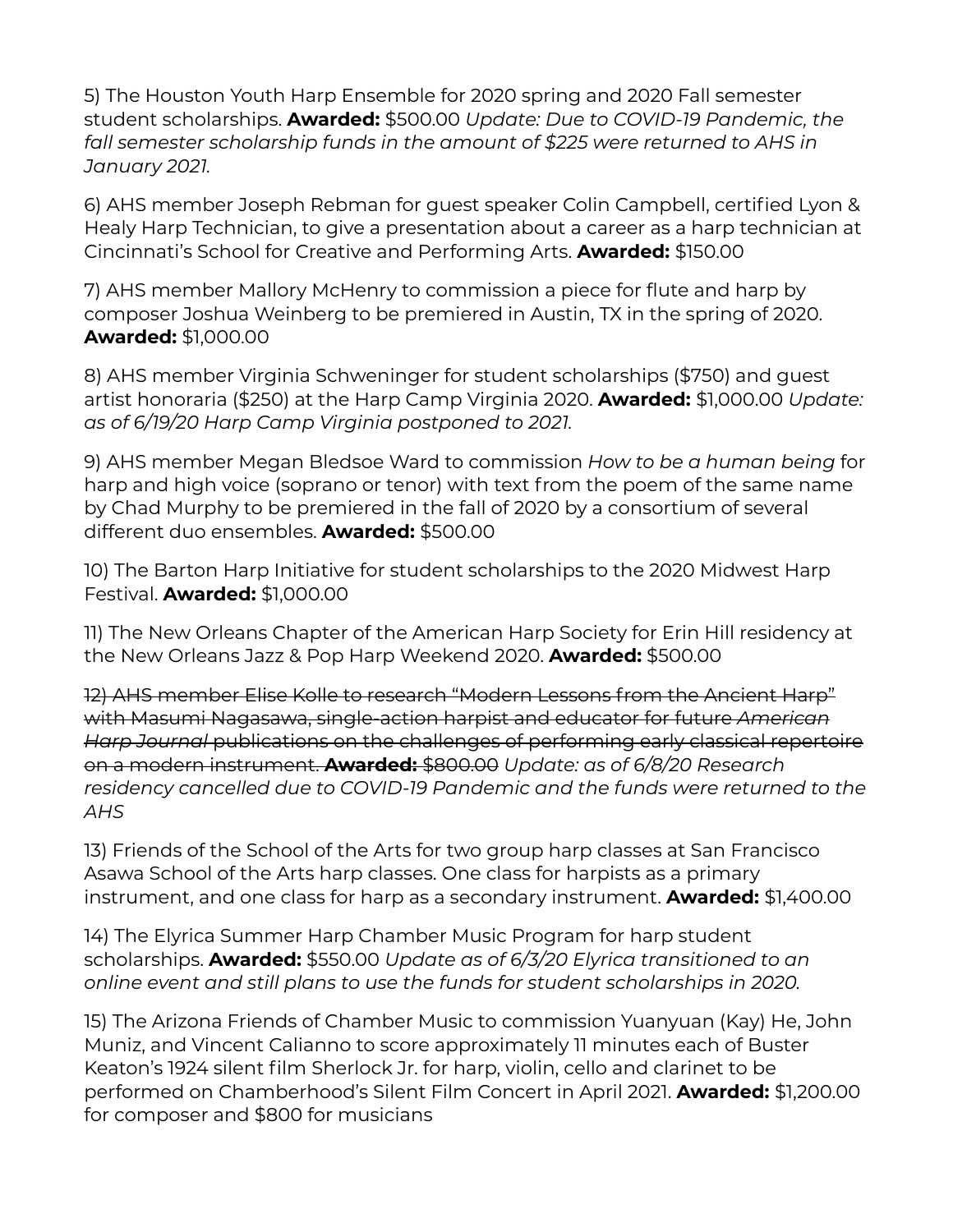16) AHS member Catherine Case to commission a piece for flute, harp and percussion by composer Alexandra Garnder to be premiered in the spring of 2021 at Pacific Lutheran University. Additional plans to perform at Greater Seattle Chapter spring event, and submit proposals to perform at 2021 or 2022 AHS national event as well. **Awarded:** \$2,000.00

17) Urban Youth Harp Ensemble for Lilac 94 harp duo residency and masterclasses in August 2020. **Awarded:** \$800.00

18) The Puerto Rico Chapter of the American Harp Society to commission a piece for mixed level four part harp ensemble by Josué Vera about Puerto Rico's flora or fauna, to be performed at Glissando 2020. **Awarded:** \$500.00

19) AHS member Laura Sherman to commission *Coconut Grove* for solo harp by Charles Mason to be premiered at the 2021 AHS National Conference. **Awarded:**  \$2,000.00

### **Year 2018-19 Grant Awards:**

### **Total awarded as of April 15, 2019:** \$15,590.00

1) The Toronto Chapter of the American Harp Society for 2019 Student Scholarship Auditions. **Awarded:** \$1,000.00

2) AHS member Jeanne O'Connell for workshop and two performances by Patrice Fisher and Arpa for the Central Gulf Coast Chapter (in the process of officially reinstating the chapter at the time of grant application)*.* **Awarded:** \$700.00

3) AHS member Angelica Hairston to commission *Trilogy* for harp and organ by composer Maurice Draughn to be premiered at Challenge the Stats 2019*.* **Awarded:** \$1500.00

4) AHS member Merynda Adams to commission a piece for harp and violin by composer Ædan McEvoy to be premiered at Chamber Music For Charity*.* **Awarded:** \$750.00

5) The West Michigan Chapter of the American Harp Society for their 2019 summer harp scholarship fund. **Awarded:** \$500.00

6) Dallas Chapter of the American Harp Society for guest artist Janet Witman. **Awarded:** \$700.00

7) AHS member Elisa M. Torres for guest artist faculty residency by Maria Luisa Rayan at Glissando 2019 in Puerto Rico*.* **Awarded:** \$2000.00

8) AHS member Karen Grimsey to commission three patriotic arrangements for the Armed Forces Harp Sextet by composer Daniel Burton to be premiered at the 2019 AHS Summer Institute*.* **Awarded:** \$1000.00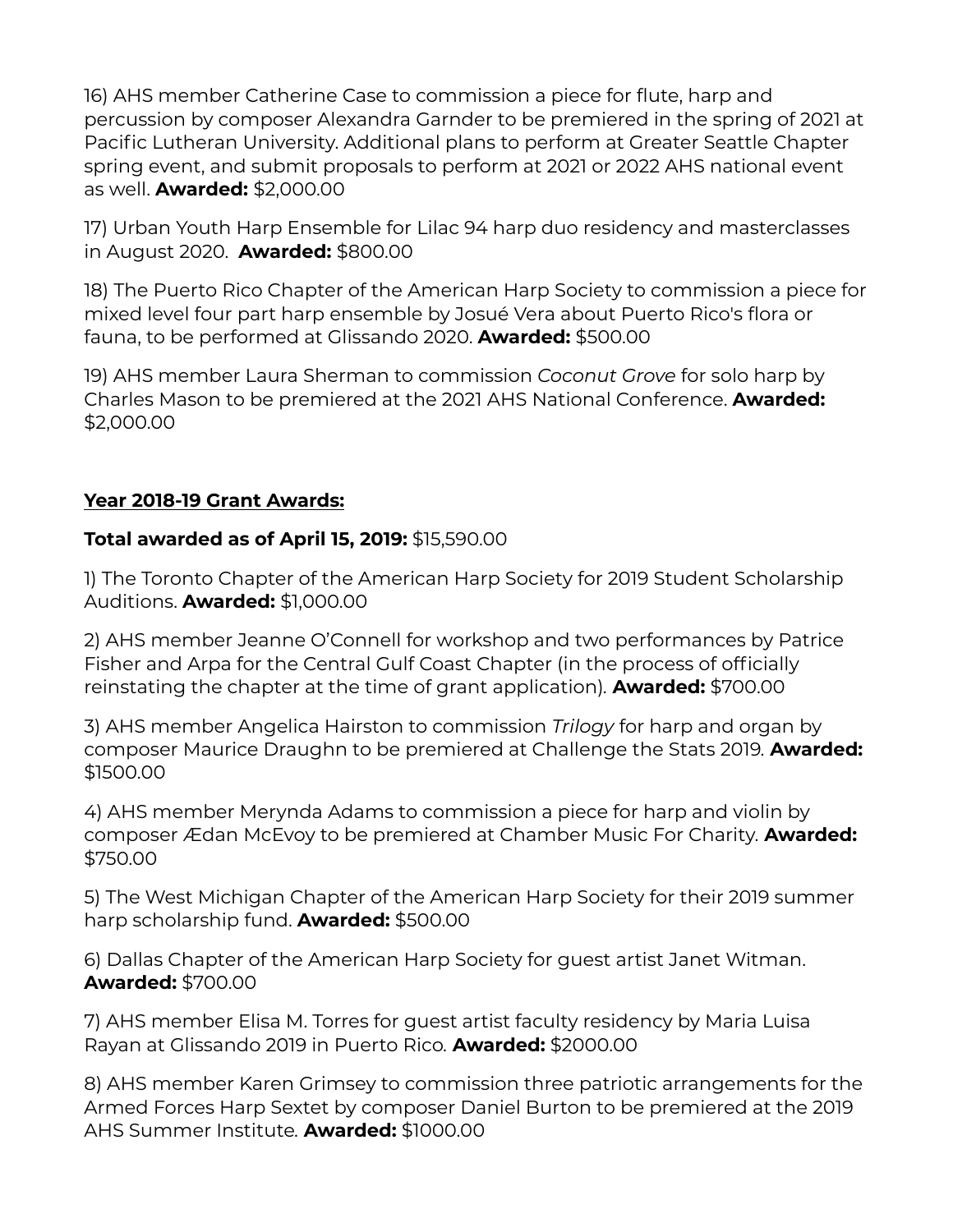9) AHS member Rebecca Todaro for the Baton Rouge Harp Festival scholarships **Awarded:** \$750.00

10) The Archipelago Collective to commission *Nevertheless* a duet for bassoon and harp by Dr. Megan Bledsoe Ward to be premiered by Dana Jackson and Sophie Baird-Daniel at the fifth annual Archipelago Collective chamber music festival in September 2019. **Awarded:** \$500.00

11) The 2019 Elyrica Summer Harp Chamber Music Program for harp student scholarships. **Awarded:** \$1190.00

12) Synchromy to commission a harp duet by Nicholas Deyoe to be premiered by Catherine Litaker and Elizabeth Huston during the 2019-2020 season on the Synchromy concert series, at CalArts as part of a three composition workshops, and on the WasteLAnd concert series. **Awarded:** \$2000.00

13) The Lyra Society for the 2020 Costello Competition for Composition prize money. **Awarded:** \$1000.00

14) AHS member Lizary Rodríguez Ríos to commission a solo harp piece by Puerto Rican composer Sonia Ivette Morales-Matos to be premiered at the 2019 Boston Harptacular on a program showcasing works by female Latin-American composers*.* **Awarded:** \$2000.00

# **Year 2017-18 Grant Awards:**

# **Total awarded as of April 15, 2018:** \$20,500.00\*\*

1) AHS member Elizabeth Huston for four student Scholarships to 2018 AHS National Conference. **Awarded:** \$520.00 *Update: Fewer scholarships were given and the unused funds in the amount of \$130.00 were returned to the AHS, in October 2018.*

2) AHS member Emily Barnes to commission a harp concerto by composer Maxwell Lafontant*.* **Awarded:** \$700.00

3) Dallas Chapter of the American Harp Society for guest artist Sasha Boldachev. **Awarded:** \$500.00

3) Washington DC Chapter of the American Harp Society for guest artist Dallas Harp Quartet. **Awarded:** \$500.00

4) AHS members Ann Hobson Pilot and Angelica Hairston to commission a piece for harp and tenor by composer Joel Thompson to be premiered at Challenge the Stats 2018*.* **Awarded:** \$1500.00

5) AHS member Wendy Kerner to commission a piece for harp duo by composer Brandee Younger*.* **Awarded:** \$700.00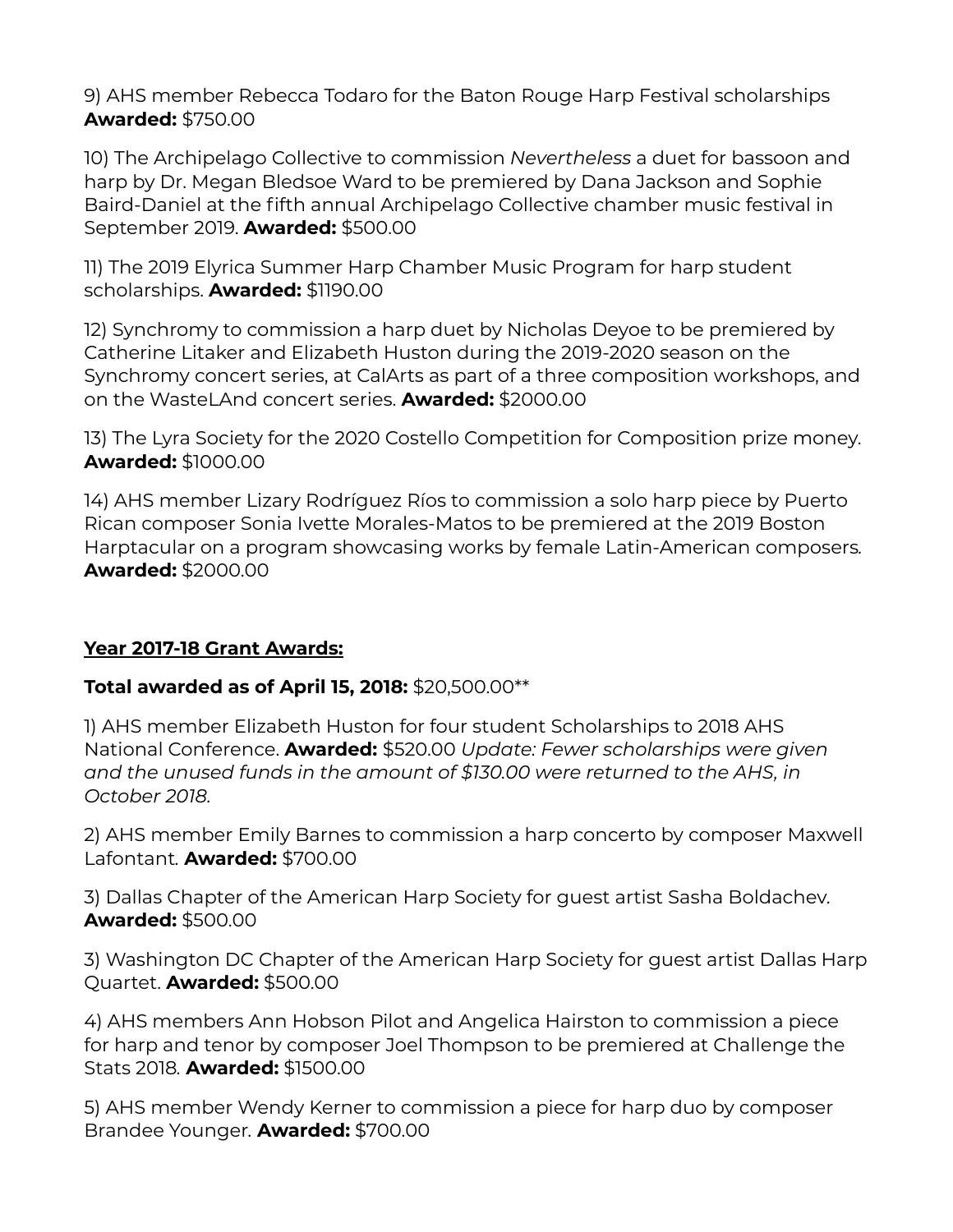6) AHS member Ann Yeung to commission a piece for harp and flute by composer Richard Prior*.* **Awarded:** \$800.00

7) AHS member Elizabeth Steiner for Philly Harp Week for student scholarships **Awarded:** \$1,200.00

8) Central New York Chapter of the American Harp Society for guest artist Kim Roberston. **Awarded:** \$500.00

9) AHS member Charles Lynch for the Mesa Public Schools Harp Scholarship Program **Awarded:** \$1,250.00

10) West Texas Chapter of the American Harp Society for guest artist Sasha Boldachev. **Awarded:** \$500.00

11) AHS member Matthew Agen to commission a piece for harp ensemble by composer Rachel Brandwein*.* **Awarded:** \$800.00

12) Pittsburgh Chapter of the American Harp Society for guest artist Sasha Boldachev. **Awarded:** \$500.00

13) West Coast Chapter of the American Harp Society for scholarships for summer harp study. **Awarded:** \$1500.00

14) AHS member Heather Cornelius to commission a piece for harp and guitar by composer Nathan Cornelius*.* **Awarded:** \$750.00

15) AHS member Anita Clark Jaynes to commission a piece for harp and brass quintet by composer Keith Michael Davis*.* **Awarded:** \$750.00

16) West Virginia University Summer Harp Camp for harp student scholarships. **Awarded:** \$750.00

17) Archipelago Collective Community Recital Series for harp recital series. **Awarded:** \$500.00

18) The Cincinnati Chapter of the American Harp Society for harp lesson scholarships for harp students in the Cincinnati public schools. **Awarded:** \$400.00

19) AHS member Kristina Finch to commission a piece for solo harp with narration by composer Clare Shore*.* **Awarded:** \$750.00

20) AHS member Jaymee Haefner to commission *…snow-haze, moonlight* for harp and violin by composer Libby Larsen to be premiered by the Crimson Duo at the 2022 AHS National Conference in Sioux Falls, SD*.* **Awarded:** \$2000.00

21) AHS member Susan Knapp Thomas to commission a piece for harp ensemble by composer Molly O'Roark for the Connecticut Valley Harp Intensive Summer Camp 10th Anniversary*.* **Awarded:** \$900.00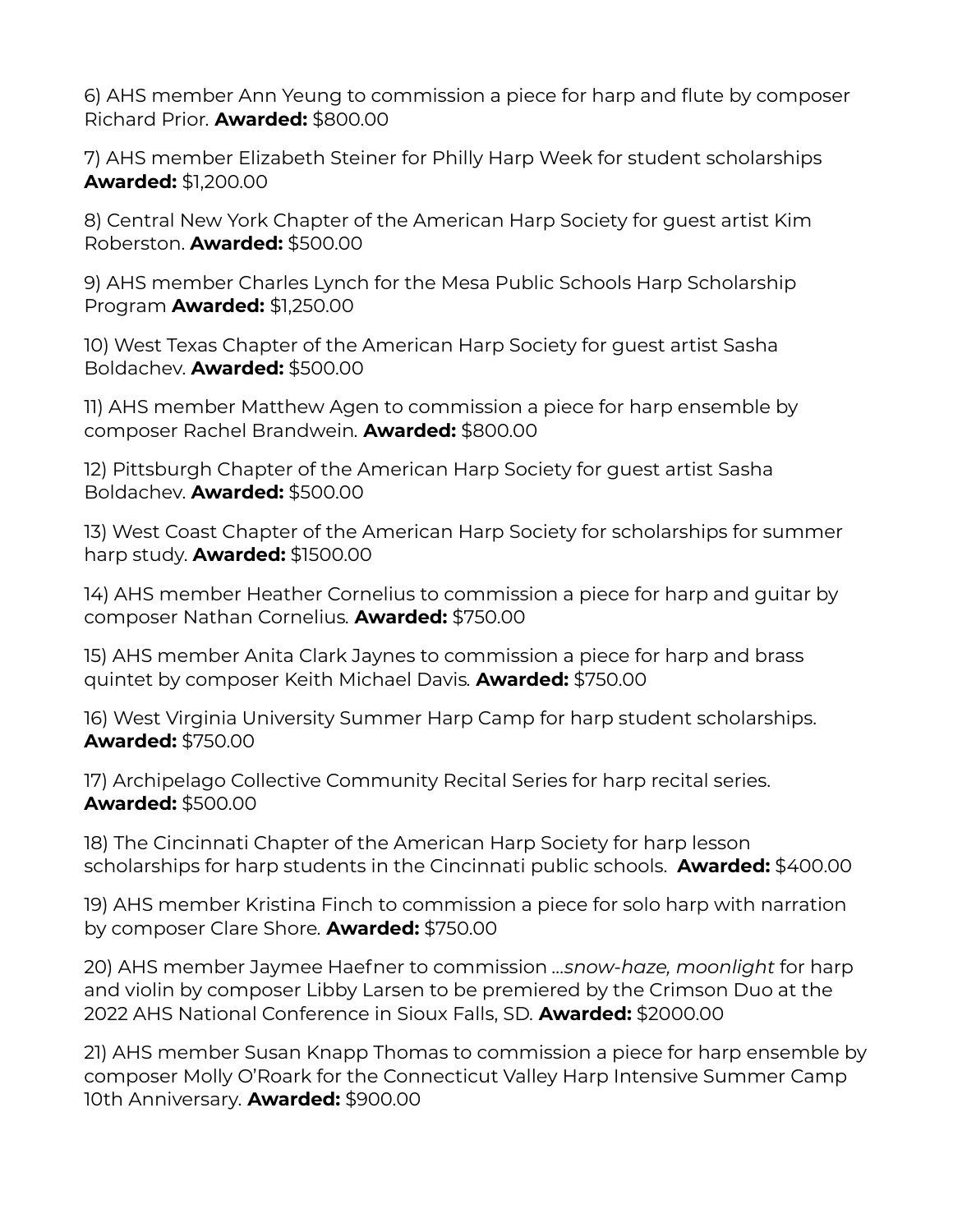22) The Elyrica Summer Harp Chamber Music Program for harp student scholarships. **Awarded:** \$1150.00

23) The HARPS Foundation, American Youth Harp Ensemble for Harp Therapy Outreach Program in partnership with Richmond Resources for Independent Living. **Awarded:** \$1000.00

\*\*The additional \$500 over the \$20,000 originally budgeted for grants is due to funds from prior projects that were returned in the 2017-2018 fiscal year prior to April 2018.

# **Year 2016-17 Grant Awards:**

### **Total awarded as of April 15, 2017:** \$20,000.00

1) AHS member Laura Sherman for "Bach on the Triple Harp" **Awarded**: \$400.00

2) AHS member Liz Huston for Philly Harp Week for student scholarships **Awarded:**  \$1,800.00

3) AHS member Mary Dropkin to commission a piece for harp quartet by composer Raymond Burkart to be premiered by the LA Harptette at the 2018 AHS National Conference*.* **Awarded:** \$1,000.00

4) AHS member Rebekah Efthimiou to commission a piece for solo harp by composer Freya Waley-Cohen*.* **Awarded:** \$750.00

5) AHS member Charles Lynch for the Mesa Public Schools Harp Scholarship Program **Awarded:** \$2,250.00

6) AHS member Emily Levin to commission a collection of four pieces inspired by Shel Silverstein for solo harp by composers: Jonathan Cziner, Will Healy, Nina C. Young, and Max Grafe*.* **Awarded:** \$1000.00

7) AHS member Virginia Schweninger for student scholarships (\$900) and guest artist honoraria (\$300) at the Harp Camp Virginia 2017 **Awarded:** \$1,200.00

8) AHS member Rebecca Anstine Smith to commission a piece for harp and organ by composer Peter Mathews. **Awarded:** \$1000.00

9) Lyra Society Glissando Project for six school presentations. **Awarded:** \$1500.00

10) Eugene Chapter of the American Harp Society for guest artist fees during "Harp Day" at the University of Oregon. **Awarded:** \$700.00

11) Morgantown Chapter of the American Harp Society for student scholarships to the Performance Academy Harp Program and a masterclass. **Awarded:** \$600.00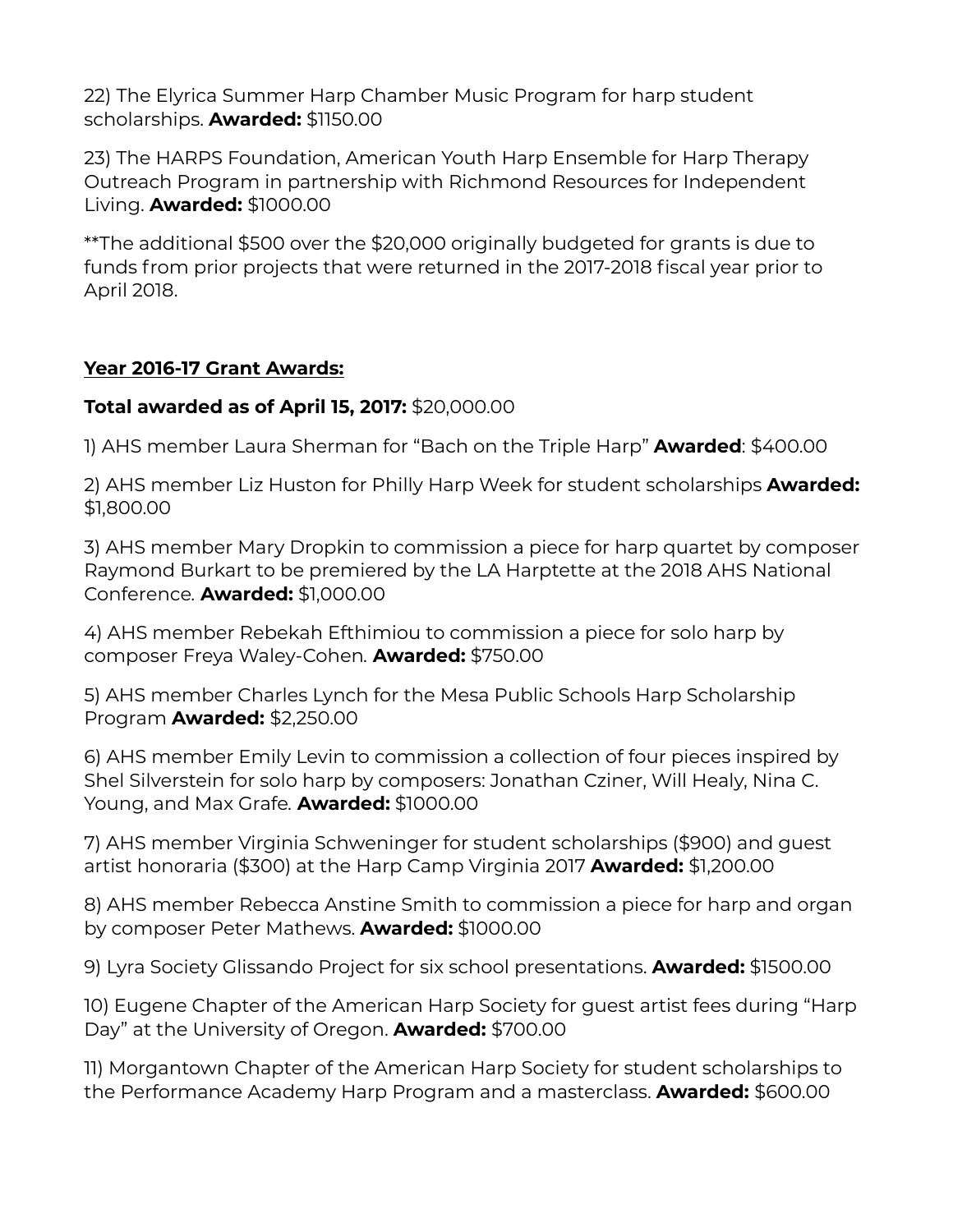12) Homewood Foundation for Excellence, harp lesson scholarships in Homewood schools. **Awarded:** \$900.00

13) AHS member Stephanie Claussen and the Minnesota Scottish Harp Weekend, judges fee and competition prize money for Scottish Harp Society of America competition. **Awarded:** \$500.00

14) Great Plains Chapter of the American Harp Society for guest artists and conductor fees at "Harpening 2017." **Awarded:** \$1000.00

15) AHS member Angela Schwarzkopf to commission a piece for harp and vibraphone by composer Elisha Denburg*.* **Awarded:** \$1,000.00

16) The Elyrica Summer Harp Chamber Music Program for harp student scholarships. **Awarded:** \$1050.00

17) AHS member Colleen Thorburn for ten student scholarships to Harp Day at Virginia Commonwealth University. **Awarded:** \$400.00 *Update: Only five scholarships were given, and the unused funds (\$200.00) were returned to the AHS, in May 2017.* 

18) Nashville Chapter of the American Harp Society for Duo Scorpio Masterclass and Concert. **Awarded:** \$600.00

19) The HARPS Foundation, American Youth Harp Ensemble for "Sound Experience" program with the Boys and Girls Club. **Awarded:** \$700.00

20) AHS members Rachel Mazzuco and Vincent Pierce for Permian Basin Harp Camp student scholarships (\$700) and teacher honorariums (\$750). **Awarded:**  \$1450.00

# **Year 2015-2016 Grant Awards:**

# **Total awarded as of April 15, 2016:** \$20,000.00

1) Los Angeles Chapter of the American Harp Society for the "Los Angeles Celebration of the Harp: New Music" for composition competition prizes **Awarded:** \$1,800.00

2) AHS member Laura Sherman for "Bach on the Triple Harp" **Awarded:** \$400.00 *Update: This event was canceled, and the funds were returned to the AHS*

3) AHS members Danielle Bash & Liz Huston for "Philadelphia Harp Boot Camp" student scholarships **Awarded:** \$2,000.00 (Renamed "Philly Harp Week")

4) AHS member Kathryn Harms to commission a piece "I ran out of black paint and sunshine" for string quartet and harp by composer Kurt M. Mehlenbacher*.* **Awarded:** \$1,000.00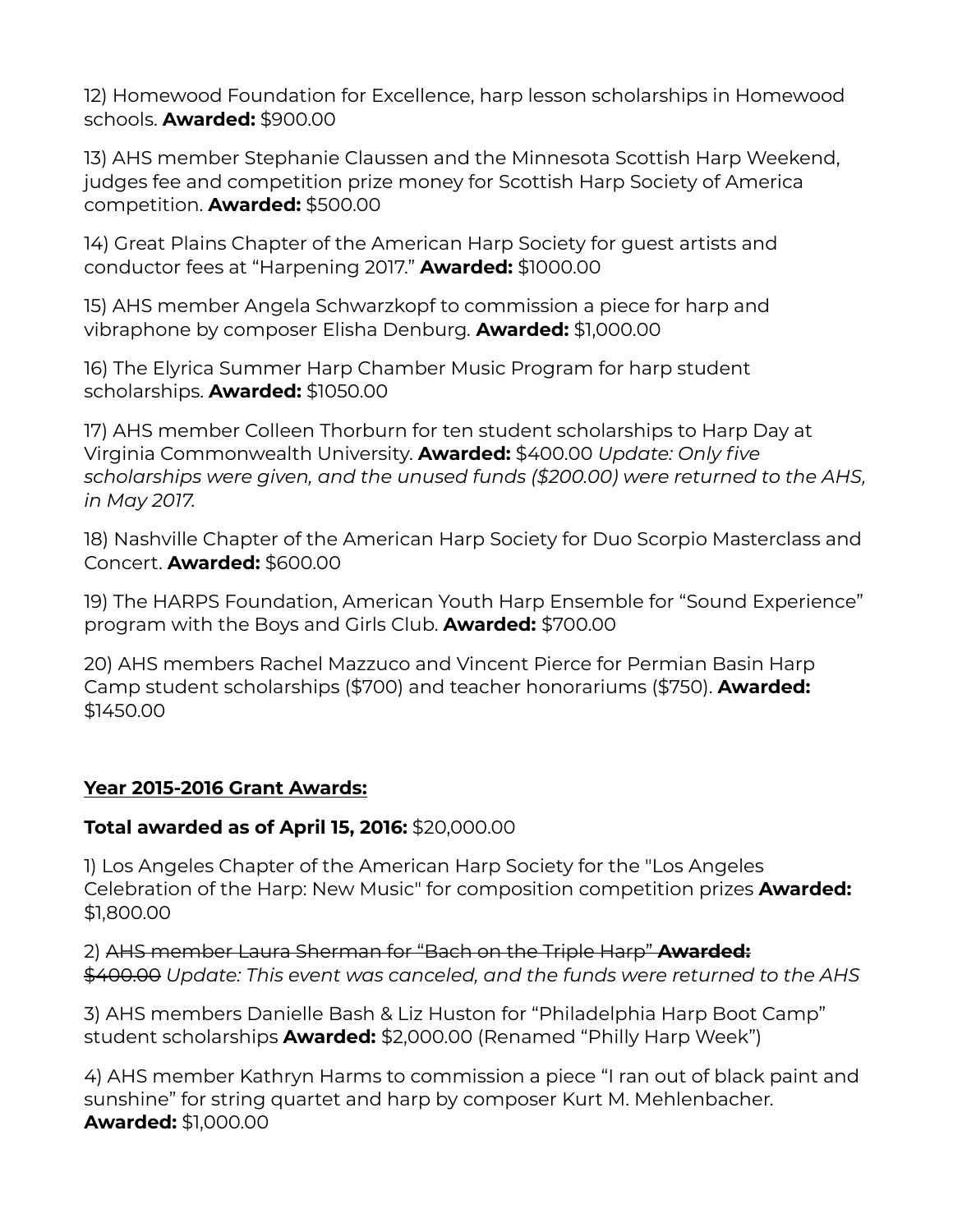5) Nashville Chapter of the American Harp Society for the Chicago Harp Quartet Masterclass and Concert. **Awarded:** \$1250.00

6) AHS member Angela Schwarzkopf to commission a piece for solo harp by composer Monica Pearce*.* **Awarded:** \$1,000.00

7) Georgia Chapter of the American Harp Society to commission a harp ensemble arrangement for the 2016 National Conference. **Awarded:** \$500.00

8) AHS member Karen Miller for the Mesa Public Schools Harp Scholarship Program **Awarded:** \$1,500.00

9) Midwest Harp Festival for student scholarships. **Awarded:** \$500.00

10) Eugene Chapter of the American Harp Society for Alexander Technique workshop during "Harp Day" at the University of Oregon. **Awarded:** \$500.00

11) The Morgantown Chapter of the American Harp Society for Guest Artist Nuiko Wadden. **Awarded:** \$500.00

12) Summer Harp Academy for student scholarships. **Awarded:** \$700.00

13) University of Redlands Summer Harp Camp 2015 for student scholarships. **Awarded:** \$400.00 *Update: This event was canceled, and the funds were returned to the AHS*

14) The Central New York Chapter of the American Harp Society for Anne Sullivan Workshop. **Awarded:** \$500.00

15) AHS member Elizabeth Jaxon for Online Harp Repertoire Database **Awarded:**  \$575.00

16) Paschal Orchestra Booster Association for summer harp lessons scholarships for one middle school and one high school harp student. **Awarded:** \$1225.00

17) The Baltimore Chapter of the American Harp Society for a Masterclass and concert with Adriana Horne. **Awarded:** \$500.00

18) The Philadelphia Chapter of the American Harp Society for the "Mid Atlantic Harp Day 2015" artist fees. **Awarded:** \$500.00

19) The HARPS Foundation, American Youth Harp Ensemble for "Sound Experience" program with the Boys and Girls Club. **Awarded:** \$1,000.00

20) The Washington DC Chapter of the American Harp Society for concert artist fee. Awarded: \$500 *Update: This event was canceled, and the funds were returned to the AHS in September 2017.*

21) AHS member Stephanie Claussen and the Minnesota Scottish Harp Weekend, judges fee for Scottish Harp Society of America competition. **Awarded:** \$300.00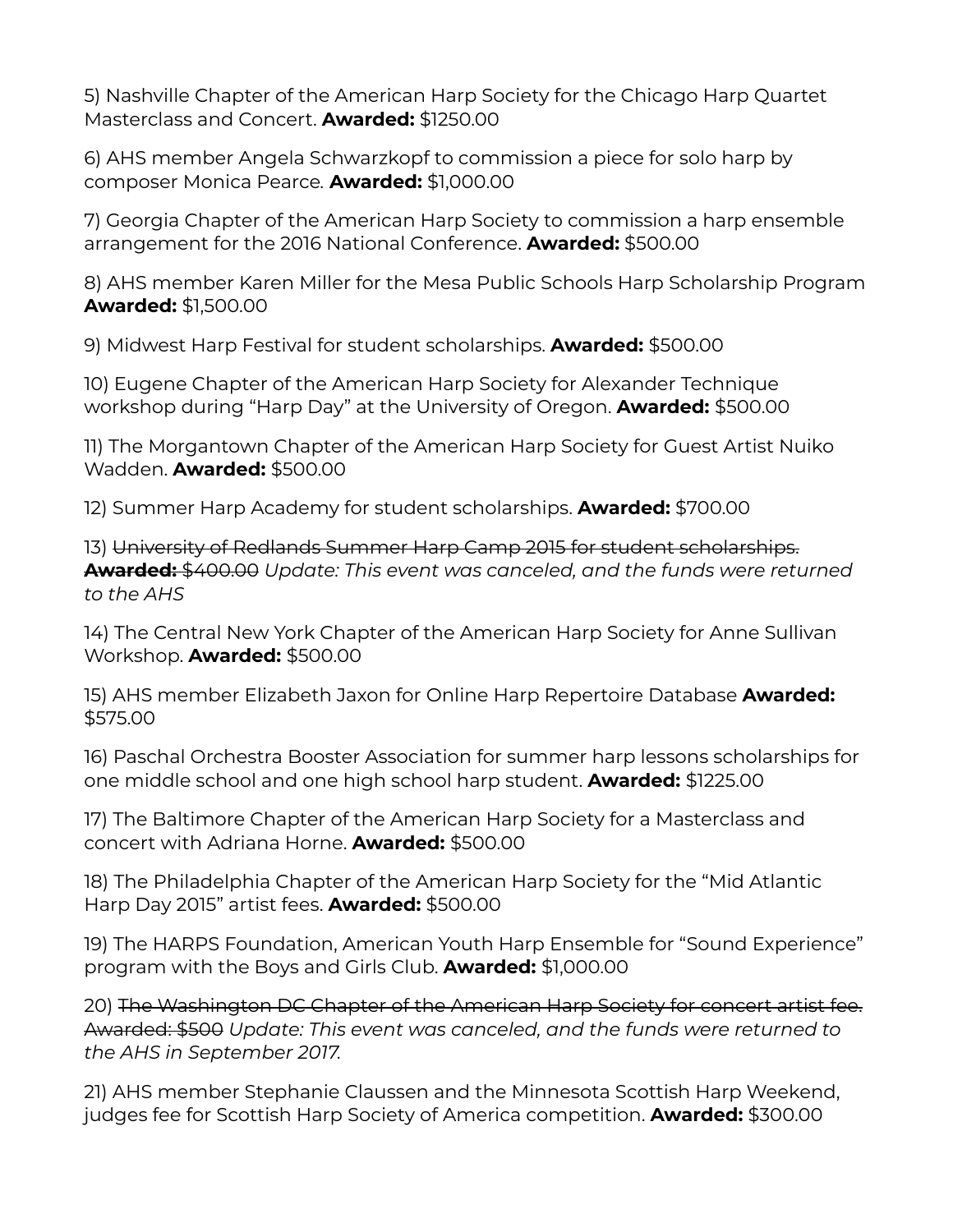22) Homewood Foundation for Excellence, harp lesson scholarships in Homewood schools. **Awarded:** \$500.00

23) The 2016 Elyrica Summer Harp Chamber Music Program for harp student scholarships. **Awarded:** \$1050.00

24) AHS member Elisa M. Torres to commission a piece by composer Johanny Navarro for flute and harp*.* **Awarded:** \$800.00

25) AHS member Julie Smith Philips to commission a piece by composer Hannah Lash for solo harp*.* **Awarded:** \$800.00

### **Year 2014-2015 Grant Awards:**

#### **Total awarded as of April 20, 2015:** \$20,000.00

1) Eugene Chapter of the American Harp Society for "Harp Day" at the University of Oregon. **Awarded:** \$500.00

2) AHS member Mercedes Gomez for "Play for Toy Theater and Harp Ensemble." **Awarded:** \$500.00

3) AHS member Jaymee Haefner to commission *Violin and Harp Music (I. West this Way, II. We're not in Kansas Anymore, III. Hands On)* by composer Patricio da Silva for the harp and violin duo Crimson*.* **Awarded:** \$1,500.00

4) The Toronto Chapter of the American Harp Society for 2015 Student Scholarship Auditions. **Awarded:** \$1,000.00

5) AHS member Claire Happel to Commission a piece by composer Hannah Lash "Leaves and Space" for the harp and double bass duo River Town Duo*.* **Awarded:** \$1,500.00

6) AHS member Colleen Thorburn to Commission a piece by composer Rachel Brandwein for the French horn and harp duo Apple Orange Pair*.* **Awarded:** \$1,000.00

7) Georgia Chapter of the American Harp Society for the "Mega Harp Concert" **Awarded:** \$500.00

8) Southwestern Virginia Chapter of the American Harp Society for the Southwest Virginia Harp Masterclass. **Awarded:** \$500.00

9) Midwest Harp Festival for student scholarships. **Awarded:** \$1,000.00

10) AHS member Jennifer Ellis to Commission a piece featuring the harp by composer Terry Riley for the Harpist Commissioning Collective to be premiered at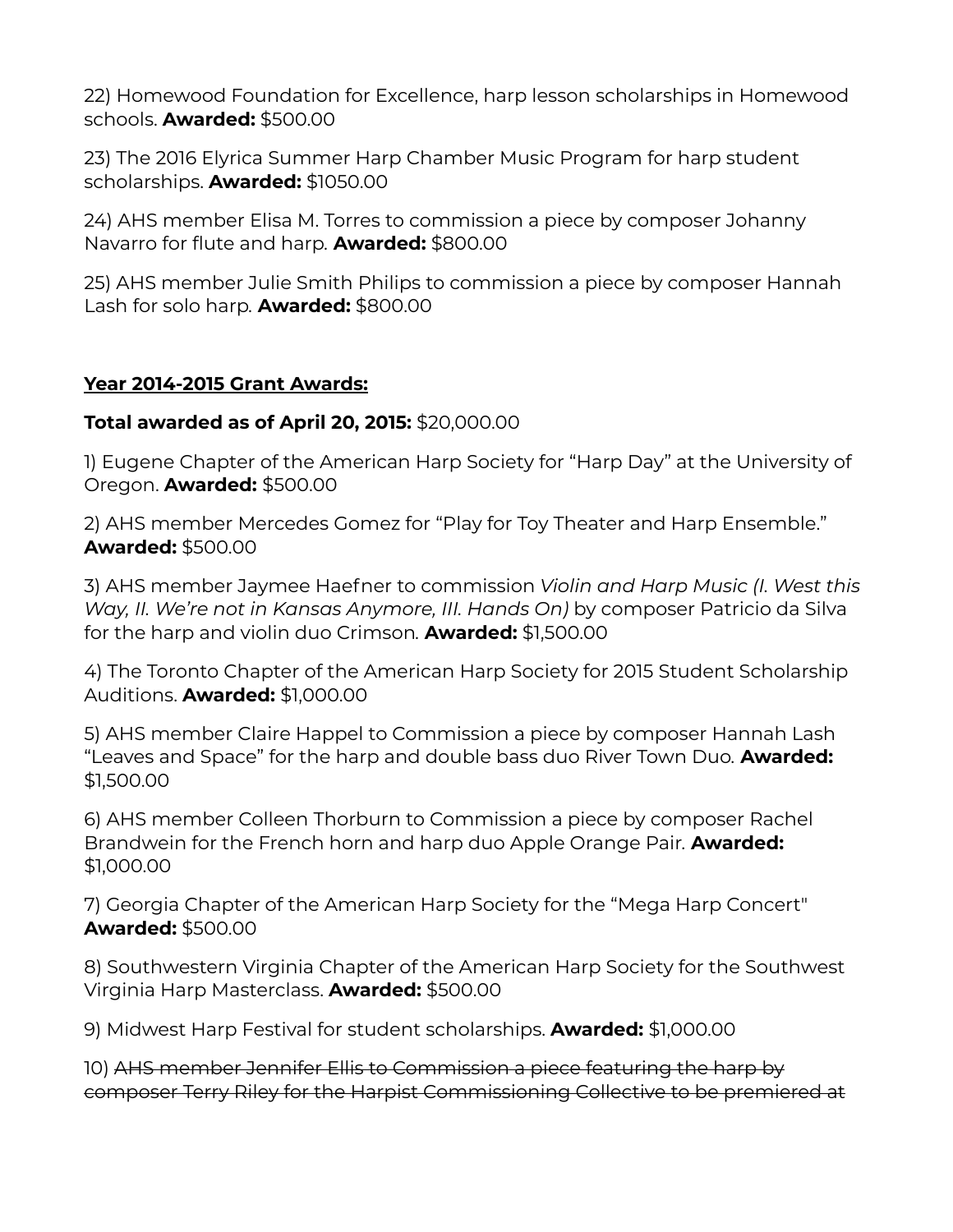the World Minimal Music Festival. Awarded: \$2,000.00 *Update: This commission found additional funding, and the funds were returned to the AHS*

11) University of Redlands Summer Harp Camp 2015 for student scholarships. **Awarded:** \$400.00

12) Summer Harp Academy for student scholarships. **Awarded:** \$1,000.00

13) USA International Harp Competition for the 5th Triennial Composition Contest prize to be awarded in 2016. **Awarded:** \$2,000.00

14) Dallas Chapter of American Harp Society for the "Composer Competition." **Awarded:** \$500.00

15) The Metro Harp Chapter of the American Harp Society for the "Sam Milligan Harp Festival for Youth" artist and judges fees. **Awarded:** \$550.00

16) Philadelphia Chapter of the American Harp Society for the "Mid Atlantic Harp Day 2015" Apple Orange Pair concert fee. **Awarded:** \$500.00

17) AHS member Kathryn Andrews to commission a harp duet for Duo Scorpio by Paul Patterson. **Awarded:** \$1,000.00. *Update: In June 2015, the Grant committee voted and approved amending the April 2015 Duo Scorpio grant to include the unused funds from their April 2014 grant (see 2013-2014 no. 11 below).*

18) AHS member Melissa Tardiff Dvorak to commission a flute and harp duet *The Nightingale* by Katherine Hoover. Awarded**:** \$400.00 *Update 6/22/20: Project canceled, funds returned to AHS.*

19) AHS member Stephanie Claussen and the Minnesota Scottish Harp Weekend, judges fee for Scottish Harp Society of America competition. **Awarded:** \$350.00

20) AHS member Maryanne Meyer to commission *Sonata Antiphona* for alto saxophone and harp by Jeremy Gill premiered by Duo Nouveau. **Awarded:** \$500.00

21) AHS member Emily Klein to commission a new work for mezzo-soprano and harp by Hilary Purrington as part of the "Holocaust Music Project" commission **Awarded:** \$500.00 and artist fees **Awarded:** \$300.00

22) American Youth Harp Ensemble for student scholarships. **Awarded:** \$1,000.00

23) Young Artists Harp Seminar for student scholarships. **Awarded:** \$1,000.00

# **Year 2013-2014 Grant Awards:**

# **Total awarded to as of April 15, 2014:** \$19,950.00

1) University of Redlands Summer Harp Camp 2014 for student scholarships. **Awarded:** \$1,000.00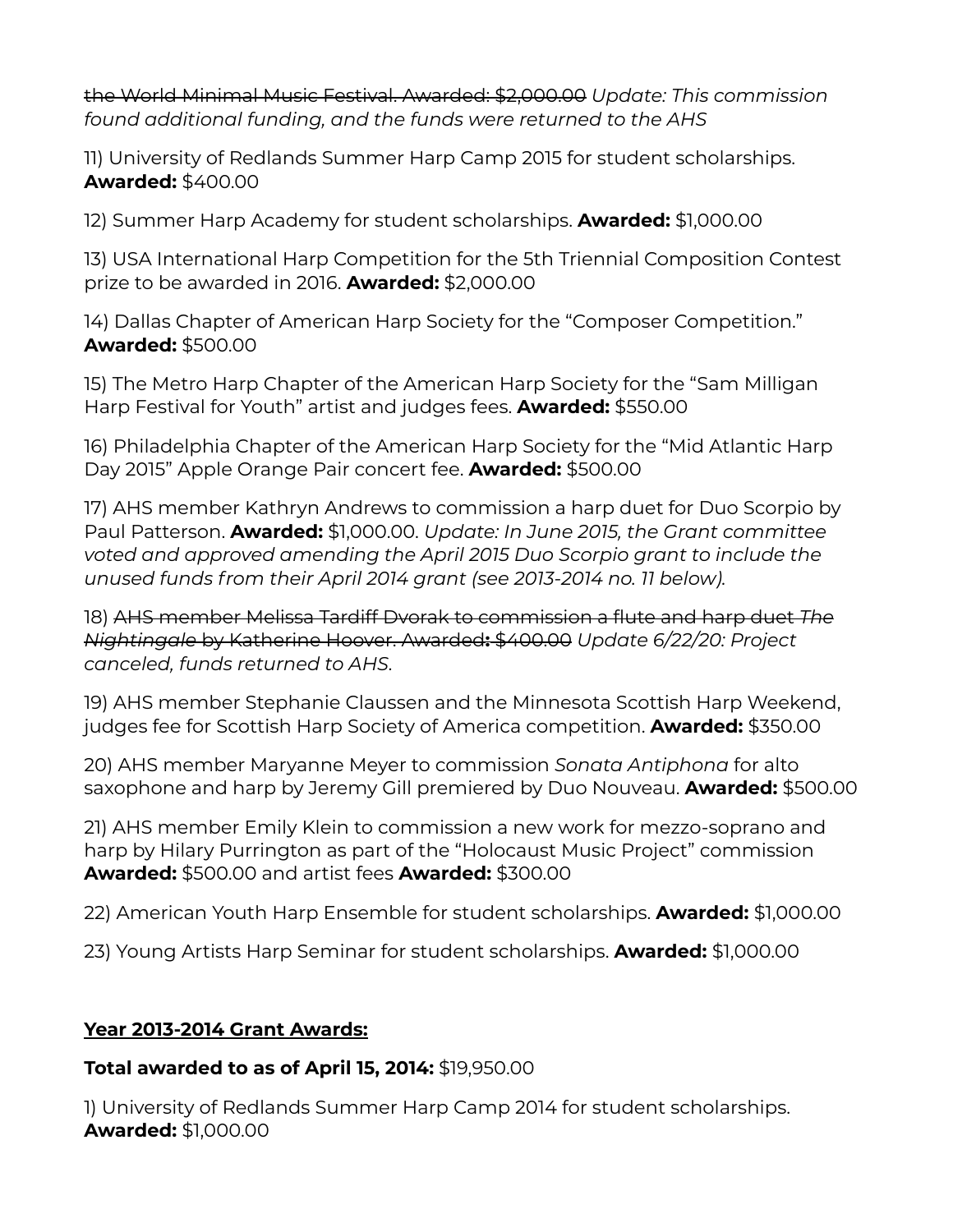2) Los Angeles Chapter of the American Harp Society for the "Los Angeles Celebration of the Harp: New Music" for audio recording **Awarded:** \$300.00 and for competition prizes **Awarded:** \$1,800.00

3) AHS member Linda-Rose Hembreiker to Commission a piece by composer Yo Goto for the harp and piano duo Mystère*.* **Awarded:** \$600.00

4) AHS member Meghan Caulkett for 47 Strings Harp Concert Series "Learning Through Music Residency." **Awarded:** \$2,500.00

5) Georgia Chapter of the American Harp Society for the "Young Performers Concert Debut." **Awarded:** \$500.00

6) New Orleans Chapter of the American Harp Society for the "Annual Concert & Harp Rally" for video production **Awarded:** \$500.00 and artist fees **Awarded:** \$1,500.00

7) North Shore Chapter of the American Harp Society for the "Harptalk Radio Series" audio engineering fees **Awarded**: \$1,000.00

8) Summer Harp Academy for student scholarships. **Awarded:** \$1,250.00

9) AHS member Teresa Suen-Campbell for "Heavenly Harp" project guest artist fee. **Awarded:** \$500.00

10) Midwest Harp Festival for student scholarships. **Awarded:** \$1,250.00

11) AHS member Kristi Shade for Duo Scorpio commission. Awarded: \$1,500.00. *Update: This commission was unable to be completed and Duo Scorpio notified the AHS in June 2015 offering to remit the funds. The Grant committee voted and approved amending the April 2015 Duo Scorpio grant (see 2014-2015 no. 17 above) to include these funds.*

12) AHS member Claire Happel for bass & harp commission. **Awarded:** \$1,500.00

13) AHS member Marguerite Lynn Williams for Chicago Harp Quartet commission. **Awarded:** \$1,000.00

14) Young Artists Harp Seminar for student scholarships. **Awarded:** \$1,000.00

15) American Youth Harp Ensemble for student scholarships. **Awarded:** \$1,250.00

16) USA International Harp Competition for "Harp Start." **Awarded:** \$1,000.00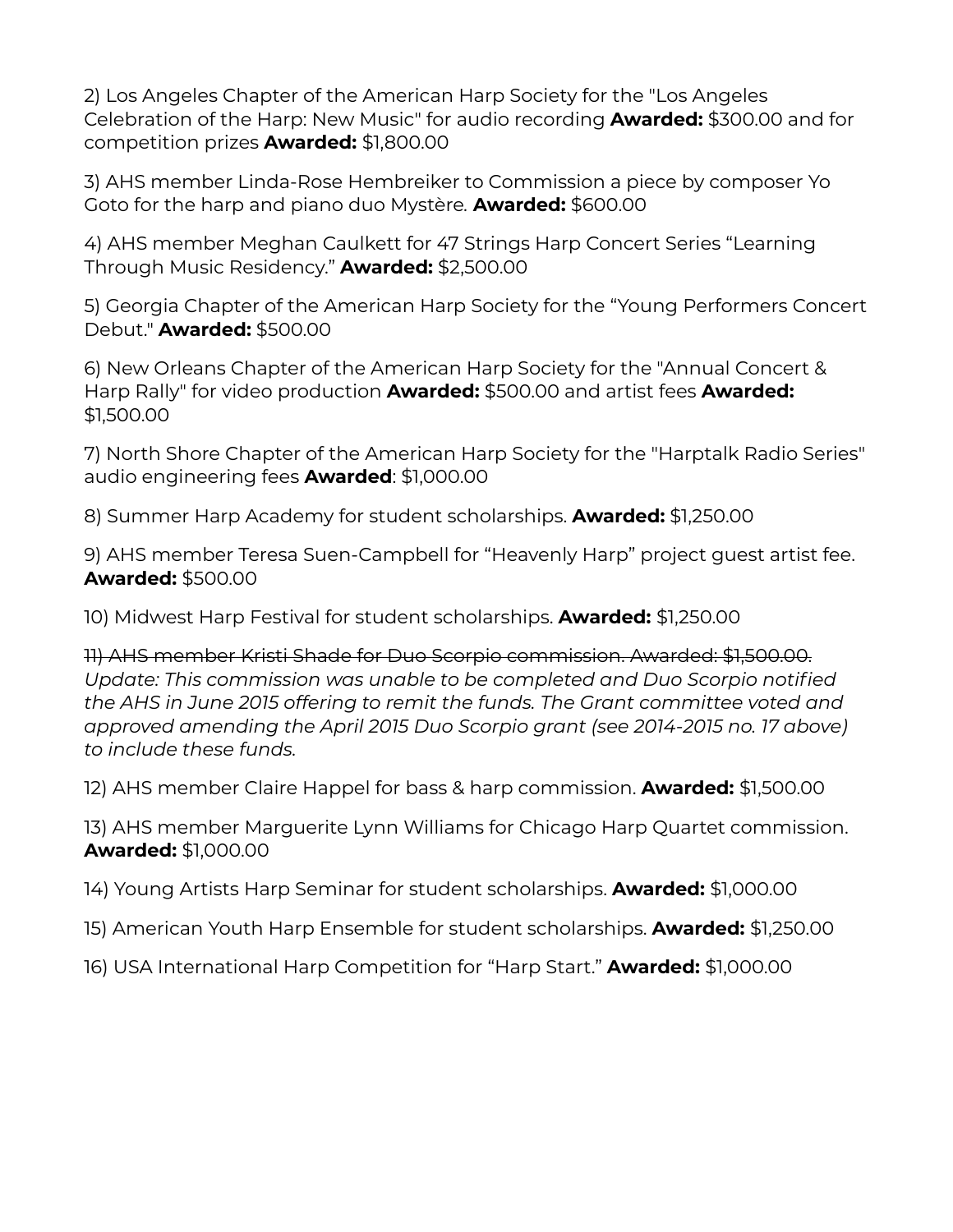### **Year 2012-2013 Grant Awards:**

#### **Total awarded to as of April 15, 2013:** \$20,000.00

1) University of Redlands Summer Harp Camp for student scholarships. **Awarded:** \$1,000.00

2) American Harp Society in Dallas for its 50th Anniversary Composer Competition. **Awarded:** \$500.00

3) AHS member Tasha Smith Godinez for a harp solo commission. **Awarded:** \$2,500.00

4) AHS member Jacqueline Polauf to commission *Iluminismo* Concertino-Doppio for Alto Saxophone, Harp, and String Orchestra for harp by Adrian Pertout. **Awarded:** \$1,000.00

5) New Orleans Chapter of the American Harp Society for the New Orleans Jazz & Pop Harp Weekend 2013. **Awarded:** \$2,500.00

6) Midwest Harp Festival for student scholarships. **Awarded:** \$2,500.00

7) Southwest Florida Chapter of the American Harp Society for a Harp Workshop. **Awarded:** \$400.00

8) HS member Elizabeth Morgan-Ellis for a solo harp commission. **Awarded:** \$600.00

9) AHS member Elizabeth Jaxon to commission a harp duo for the Atlantic Harp Duo. **Awarded:** \$1,000.00

10) AHS member Kathryn Andrews to commission *Two Bridges* by Andy Akiho for Duo Scorpio. **Awarded:** \$1,000.00

11) West Coast Harp Society for a commission for solo harp or harp with string ensemble. **Awarded:** \$1,000.00

12) Summer Harp Academy for their Scholarship Program. **Awarded:**\$1,000.00

13) AHS member Marguerite Lynn Williams for the Chicago Harp Quartet Composition Competition. **Awarded:** \$1,000.00

14) USA International Harp Competition for "Harp Start." **Awarded:** \$1,000.00

15) AHS member Alyssa Reit for a Harp and Story commission *The Emperor's New Clothes*. **Awarded**: \$1,000.00

16) AHS member Susan Bennett Brady for Young Artist's Harp Seminar scholarship. **Awarded:** \$1,000.00

17) American Youth Harp Ensemble for scholarship fund. **Awarded:** \$1,000.00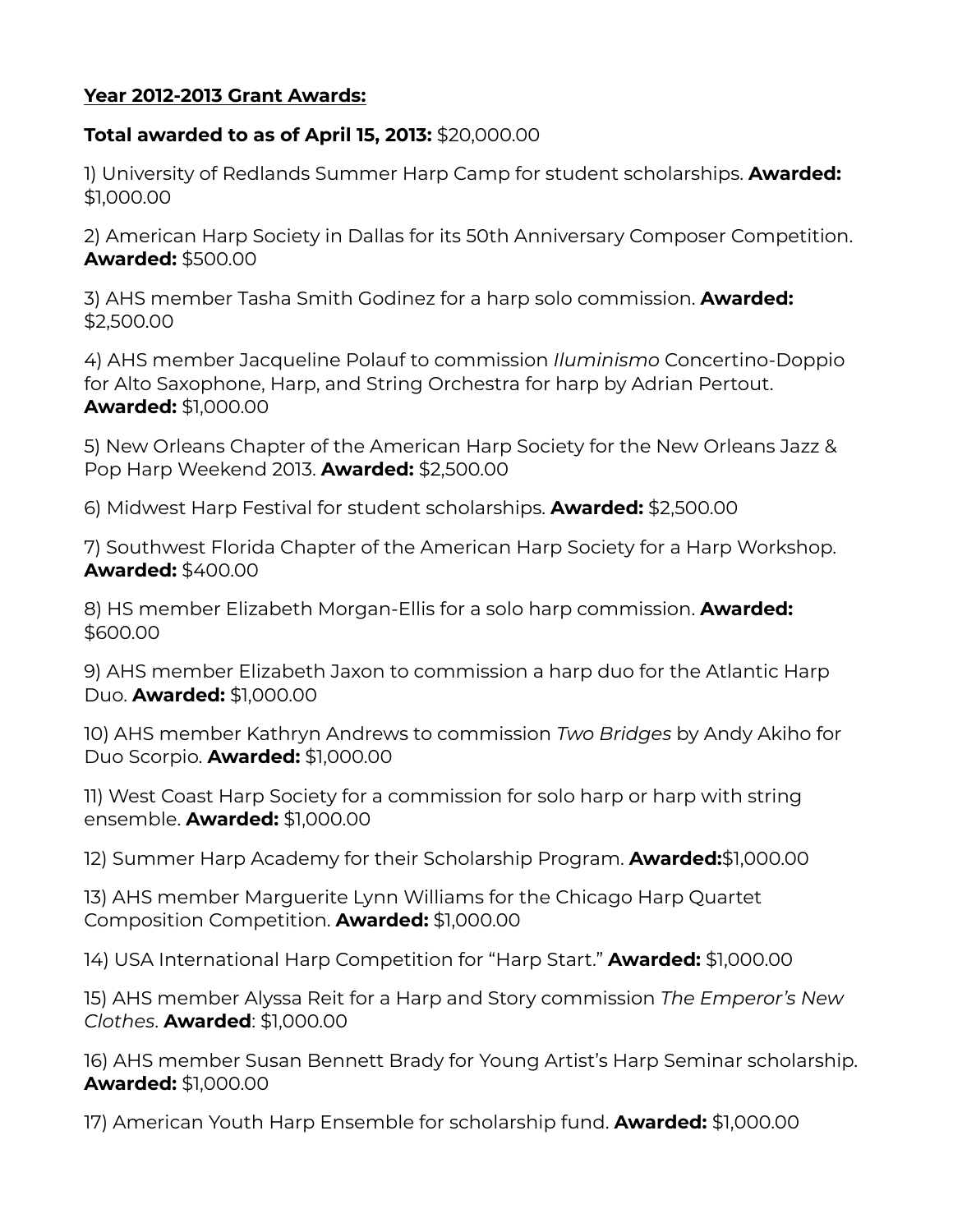## **Year 2011-2012 Grant Awards:**

#### **Total awarded to as of April 15, 2012:** \$19,900.00

1) Baltimore Chapter of the American Harp Society for a harp ensemble commission. **Awarded:** \$1,000.00

2) North Shore Chapter of the American Harp Society for an Alfredo Ortiz residency. **Awarded:** \$2,500.00

3) AHS member Kristi Shade to commission *Scorpion Tales* by Robert Paterson for Duo Scorpio. **Awarded**: \$2,000.00

4) New Orleans Chapter of the American Harp Society for Jazz Harp Weekend. **Awarded:** \$1,500.00

5) AHS member Anna Maria Mendietta to commission *Harp Concerto: Claroscuro en Flor* by Christopher Pratorius Gómez. **Awarded:** \$2,000.00

6) AHS member Elizabeth Morgan-Ellis for Camac 40th Anniversary Conference. **Awarded:** \$500.00

7) USA International Harp Competition for "Harp Start" **Awarded:** \$900.00 and 4th Triennial Composition Contest prize to be awarded 2013. **Awarded:** \$2,000.00

8) AHS member Kerstin Allvin for Naoko Yoshino Concert and Masterclass. **Awarded:** \$2,000.00

9) AHS member Adriana Horne for Southwest Harp Festival. **Awarded:** \$1,100.00

10) AHS member Patrice Fisher for "Harptalk Radio Series." **Awarded:** \$500.00

11) AHS member Susan Bennett Brady for Young Artist's Harp Seminar scholarship. **Awarded:** \$3,900.00

# **Year 2010-2011 Grant Awards**

#### **Total awarded to as of April 15, 2011:** \$20,000.00

1) Orange County Chapter of the American Harp Society for their annual harp music composition contest. **Awarded:** \$700.00

2) Harps Around Rockford Project for the Allegro Academy. **Awarded:** \$3,600.00

3) West Coast Harp Society of the American Harp Society to subsidize registration for five students who are AHS members to attend the 11th World Harp Congress in Vancouver in July 2011. **Awarded:** \$2,000.00